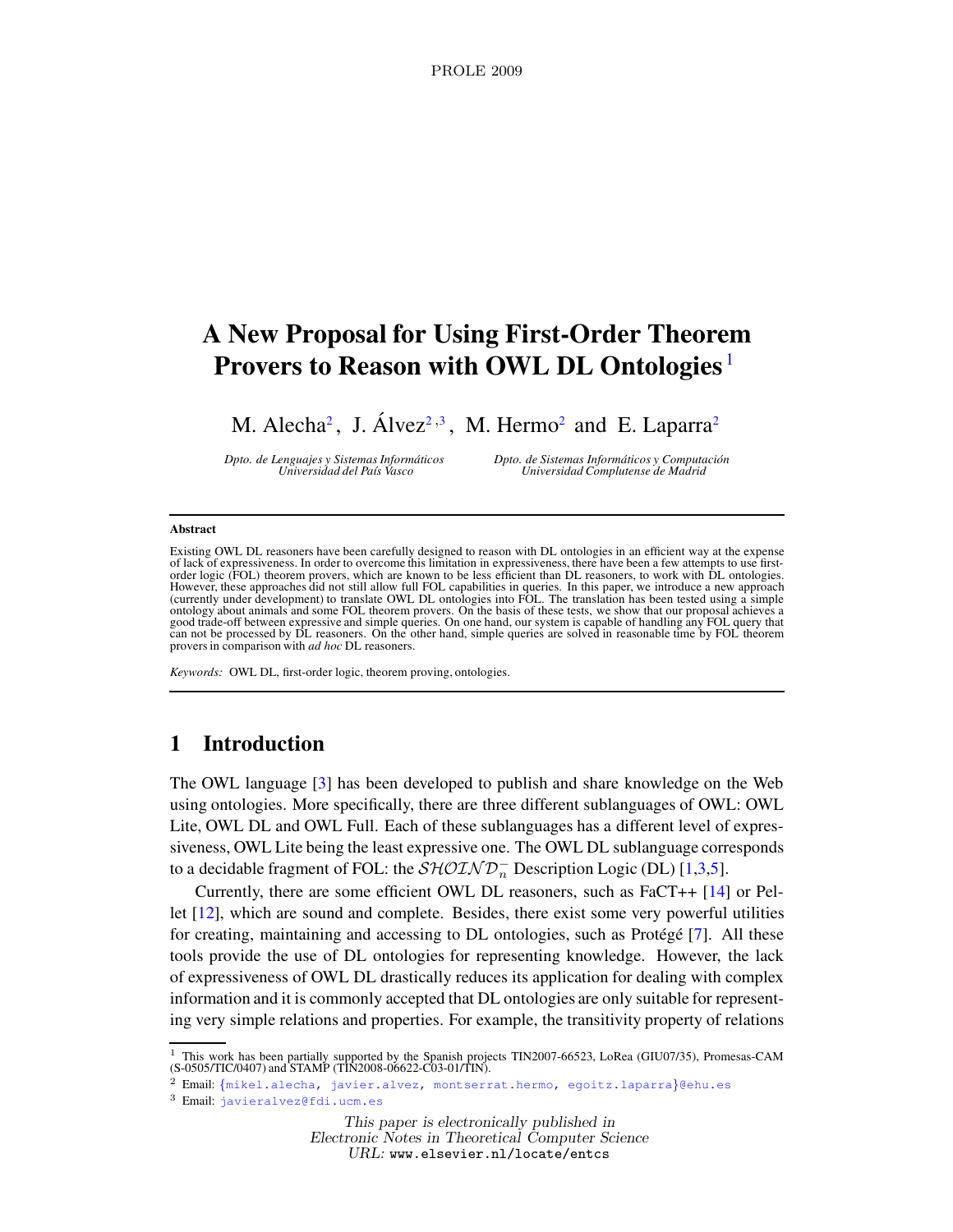can not be expressed using the OWL DL language, although transitivity is used in OWL DL as a built-in property (inheritable relations). In the same way, one could try to simulate any property that can not be expressed in OWL DL. However, this solution is not suitable because it requires to adapt DL reasoners to each simulated property using *ad hoc* techniques.

In the literature, we can find some attempts to use FOL theorem provers to reason with DL ontologies [\[2,](#page-9-6)[15,](#page-9-7)[16\]](#page-9-8). Since OWL DL is a fragment of FOL, these approaches propose different translations of DL axioms into a FOL language. Then, we can use any general purpose FOL theorem prover to reason with the translated ontology. Obviously, DL reasoners outperform FOL theorem provers at solving OWL DL queries, specially when dealing with large ontologies. However, these past studies have shown that it could be a good idea to generate hybrid systems for reasoning with DL ontologies. Following such a proposal, DL reasoners would handle most of the tasks —consistency checking, ontology classification, OWL DL queries, etc.—, whereas FOL theorem provers would only be used when strictly necessary. That is, to solve non-OWL DL queries. In this task, the performance of FOL theorem provers highly depends on the translation from DL into FOL axioms. Indeed, in order to achieve better performance, the syntactic form of queries is restricted in the proposals in  $[2,16]$  $[2,16]$  (non-OWL DL queries are out of the scope of  $[15]$ ). Thus, the lack of expressiveness in queries still remains when reasoning with DL ontologies.

In this work, we present a different proposal for the translation of OWL DL ontologies into FOL. The main purpose of our translation is to be able to use FOL theorem provers for reasoning with DL ontologies in an efficient way without restricting queries to the OWL DL sublanguage. Most successful FOL theorem provers, such as Vampire [\[10\]](#page-9-9) or E Prover [\[11\]](#page-9-10), work by refutation. That is, given any theory and any goal, theorem provers try to decide whether the goal is a logical consequence of the theory by proving that the conjunction of the theory and the negation of the goal is unsatisfiable. The main drawback is that these systems are able to answer whenever the goal follows from the theory (the answer is positive), but theorem provers usually loop (give no answer) when there is no refutation. In order to overcome this limitation, our proposal consists in translating any OWL DL ontology into a decidable and complete FOL theory. In this way, given any goal, we ask to the theorem prover whether the goal or the negated goal is a logical consequence of the theory. That is, we run two queries in parallel. Since the theory is decidable and complete, theorem provers are supposed to find a refutation for some of the queries, which allows us to solve any goal.

We have tested our translation with an small ontology about animals that has been extracted from the SUMO ontology [\[8\]](#page-9-11). For the tests, we have used Vampire [\[10\]](#page-9-9), which is one of the most successful and efficient FOL theorem provers of the CASC competition [\[9](#page-9-12)[,13\]](#page-9-13). Our results prove that the proposed system is suitable for reasoning with DL ontologies.

The paper is organized as follows: in the next section, we briefly describe the OWL DL language and provide some notation; besides, in Subsection [2.1,](#page-2-1) we introduce the ontology about animals that will be used throughout the paper; in Section [3,](#page-3-0) we review a previous proposal that can be found in the literature; then, in Section [4,](#page-5-0) we informally define our translation of OWL DL ontologies into FOL; finally, we give some conclusions and discuss future work in Section [5.](#page-7-0)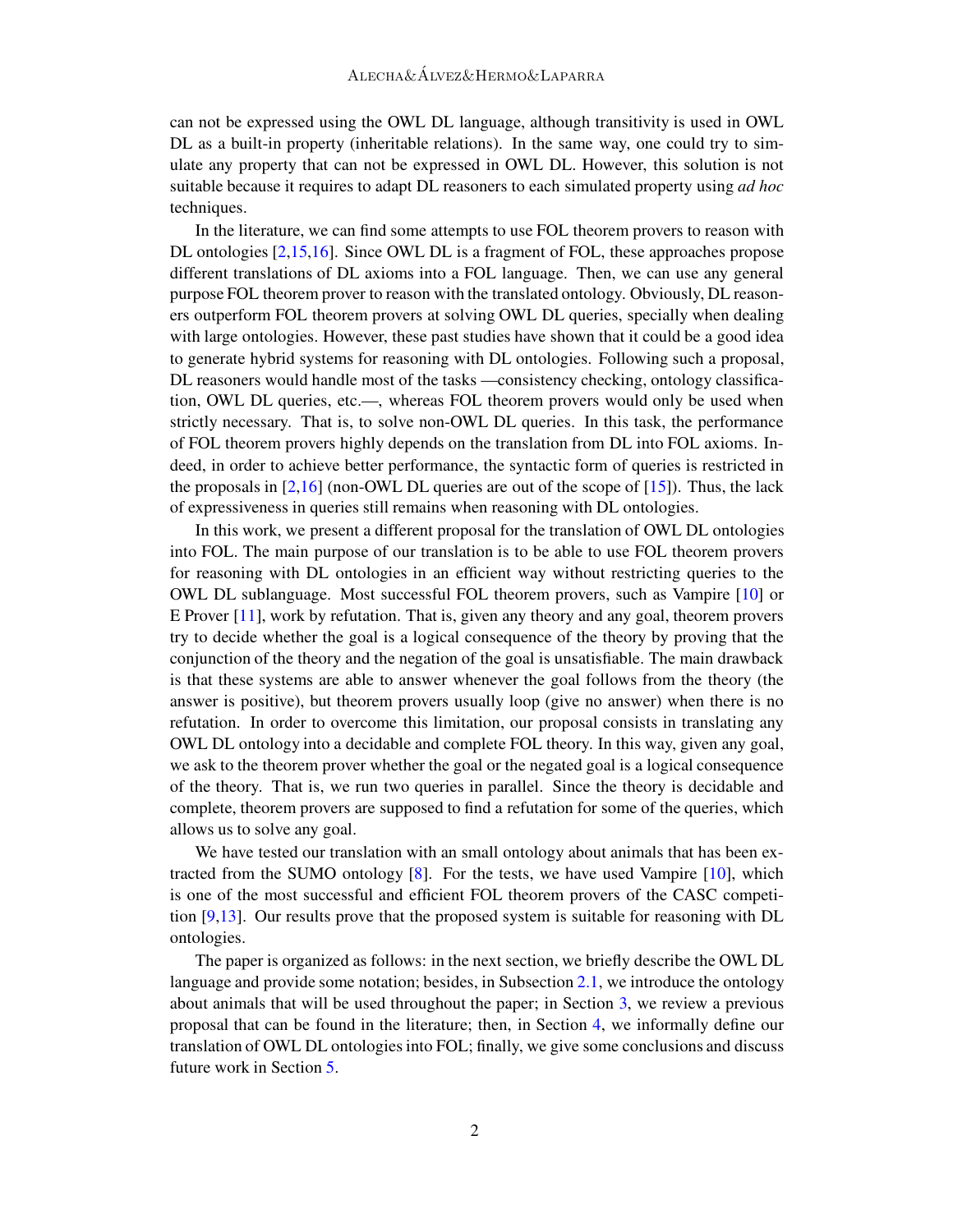#### Alecha&Alvez&Hermo&Laparra ´

| DL Syntax        | <b>Semantics</b>                                                                                                        |
|------------------|-------------------------------------------------------------------------------------------------------------------------|
| $\overline{C}$   | $C^{\mathcal{I}} \subset \triangle^{\mathcal{I}}$                                                                       |
|                  | $T^{\mathcal{I}} = \wedge^{\mathcal{I}}$                                                                                |
|                  | $I^{\mathcal{I}} = \emptyset$                                                                                           |
| $C_1 \sqcap C_2$ | $(C_1 \sqcap C_2)^{\mathcal{I}} = C_1^{\mathcal{I}} \cap C_2^{\mathcal{I}}$                                             |
| $\neg C$         | $(\neg C)^{\mathcal{I}} = \triangle^{\mathcal{I}} \setminus C^{\mathcal{I}}$                                            |
| $\exists R.C$    | $(\exists R.C)^{\mathcal{I}} = \{ x \mid \langle x, y \rangle \in R^{\mathcal{I}} \land y \in C^{\mathcal{I}} \}$       |
| $\forall R.C$    | $(\forall R.C)^{\mathcal{I}} = \{ x \mid \langle x, y \rangle \in R^{\mathcal{I}} \rightarrow y \in C^{\mathcal{I}} \}$ |
| $\Omega$         | $o^{\mathcal{I}} \in \wedge^{\mathcal{I}}$                                                                              |

|  | Table 1 |                                                 |  |  |
|--|---------|-------------------------------------------------|--|--|
|  |         | Some basic terms about concepts and individuals |  |  |

<span id="page-2-2"></span>

| DL Syntax                                    | <b>Semantics</b>                                                                 |  |  |
|----------------------------------------------|----------------------------------------------------------------------------------|--|--|
| $C \sqsubseteq C_1 \sqcap \ldots \sqcap C_n$ | $C^{\mathcal{I}} \subseteq C_1^{\mathcal{I}} \cap \ldots \cap C_n^{\mathcal{I}}$ |  |  |
| $C \equiv C_1 \sqcap \ldots \sqcap C_n$      | $C^{\mathcal{I}} = C_1^{\mathcal{I}} \cap \ldots \cap C_n^{\mathcal{I}}$         |  |  |
| $C_i \sqcap C_j \equiv \bot$                 | $C_i^{\mathcal{I}} \cap C_i^{\mathcal{I}} = \emptyset$                           |  |  |
| $o \in C$                                    | $o^{\mathcal{I}} \in C^{\mathcal{I}}$                                            |  |  |

<span id="page-2-3"></span>

## 2 Preliminaries

OWL DL syntax and semantics are presented in [\[3\]](#page-9-0). In Tables [1](#page-2-2) and [2](#page-2-3) we recall the main aspects of OWL DL in order to understand the examples in this paper. Roughly speaking, OWL DL ontologies define use concepts (or classes, denoted by  $C$ ), properties (relations or roles, denoted by  $R$ ) and instances (or objects). The union of all possible classes is denoted by  $\triangle$ , whereas  $\triangle \times \triangle$  is the union of all possible relations. By default, there are two predefined classes in any OWL DL ontology, Thing and Nothing (denoted by  $\top$  and  $\bot$ respectively). Thing is superclass of every class defined in the ontology and Nothing has no proper subclasses.

Dealing with classes, we use the classical notation of sets: union  $(\cup)$ , intersection  $(\cap)$ , inclusion ( $\subseteq$ ), set difference (\), equality (=) and empty class ( $\emptyset$ ).

#### <span id="page-2-1"></span>2.1 An OWL Ontology: Animals

<span id="page-2-0"></span>All the examples in this paper use a small ontology about animals that comes from SUMO, the IEEE Suggested Upper Merged Ontology (see [\[8\]](#page-9-11)). More specifically, our ontology consists in the hierarchy of classes defined in SUMO version  $1.48^{\frac{1}{4}}$  $1.48^{\frac{1}{4}}$  $1.48^{\frac{1}{4}}$  starting from Animal

<span id="page-2-4"></span><sup>4</sup> We choose SUMO version 1.48 because it is mapped to WordNet 1.6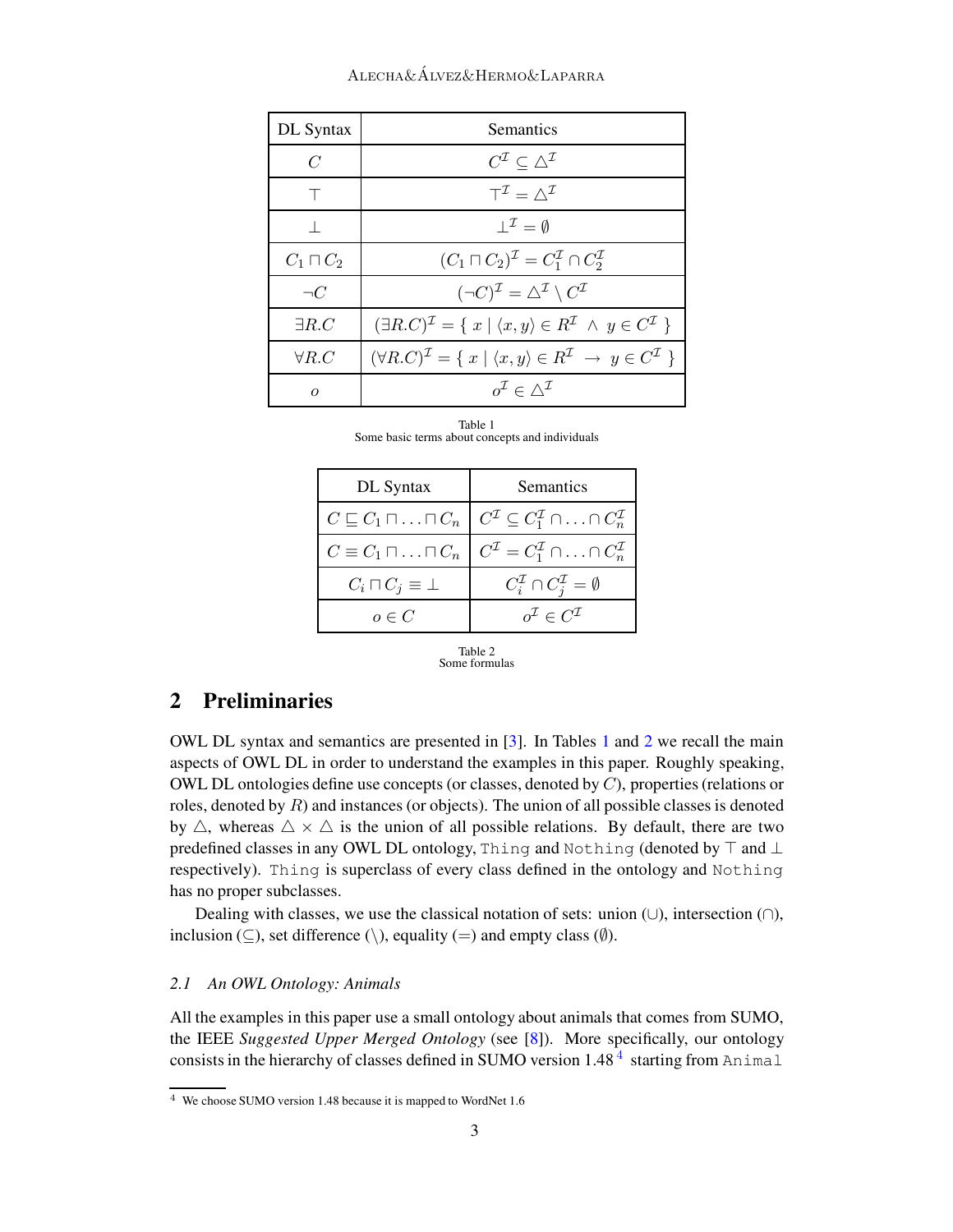

<span id="page-3-1"></span>Fig. 1. Classes of the Ontology about Animals

(see Figure [1\)](#page-3-1). In this hierarchy, the relations *subclass* and  $disjoint$  of SUMO have been preserved. Besides, we have included two changes in our ontology. First, Human is not subclass of Carnivore in the original ontology. This change allows us to illustrate the problem of multiple inheritance. Second, we have inserted two objects as instance of each class without subclasses. To sum up, our ontology consists of 29 classes and 38 objects.

As described in Figure [1,](#page-3-1) the class Animal is divided into the subclasses Vertebrate and Invertebrate, which are explicitly declared to be disjoint. Both classes are also divided into several subclasses. All the subclasses of the same class are declared to be disjoint except for the class Carnivore, which is not disjoint with the rest of subclasses of Mammal. The next OWL DL sentences trivially follows from our ontology:

| $\neg (Invertebrate \sqsubseteq Bird)$ | $(Human \equiv Carnivore \sqcap Primate)$ |
|----------------------------------------|-------------------------------------------|
| $(Mammal \sqsubseteq Animal)$          | $(\perp \equiv Arthropod \sqcap Prime)$   |

### <span id="page-3-0"></span>3 Translation Issues in Hoolet

The main proposals for using FOL theorem provers to solve OWL DL reasoning tasks are presented in [\[2](#page-9-6)[,16\]](#page-9-8). Unfortunately, the last one is not accessible. For this reason, we only show how the first approach works, which is called *Hoolet* [\[2\]](#page-9-6).

The Hoolet system translates an OWL DL ontology into a collection of FOL axioms on the basis of the well-known OWL DL semantics [\[1](#page-9-1)[,4\]](#page-9-14). Then, the resulting FOL axioms are passed to the FOL theorem prover, which in this case is Vampire [\[10\]](#page-9-9).

The translation  $\phi$  maps OWL DL concept C and role R into unary and binary predicates  $\phi_C(X)$  and  $\phi_R(X, Y)$  respectively [\[15\]](#page-9-7). In Table [3,](#page-4-0) we describe the translation of some concept and role axioms. It is worth noting that all axioms except the last one are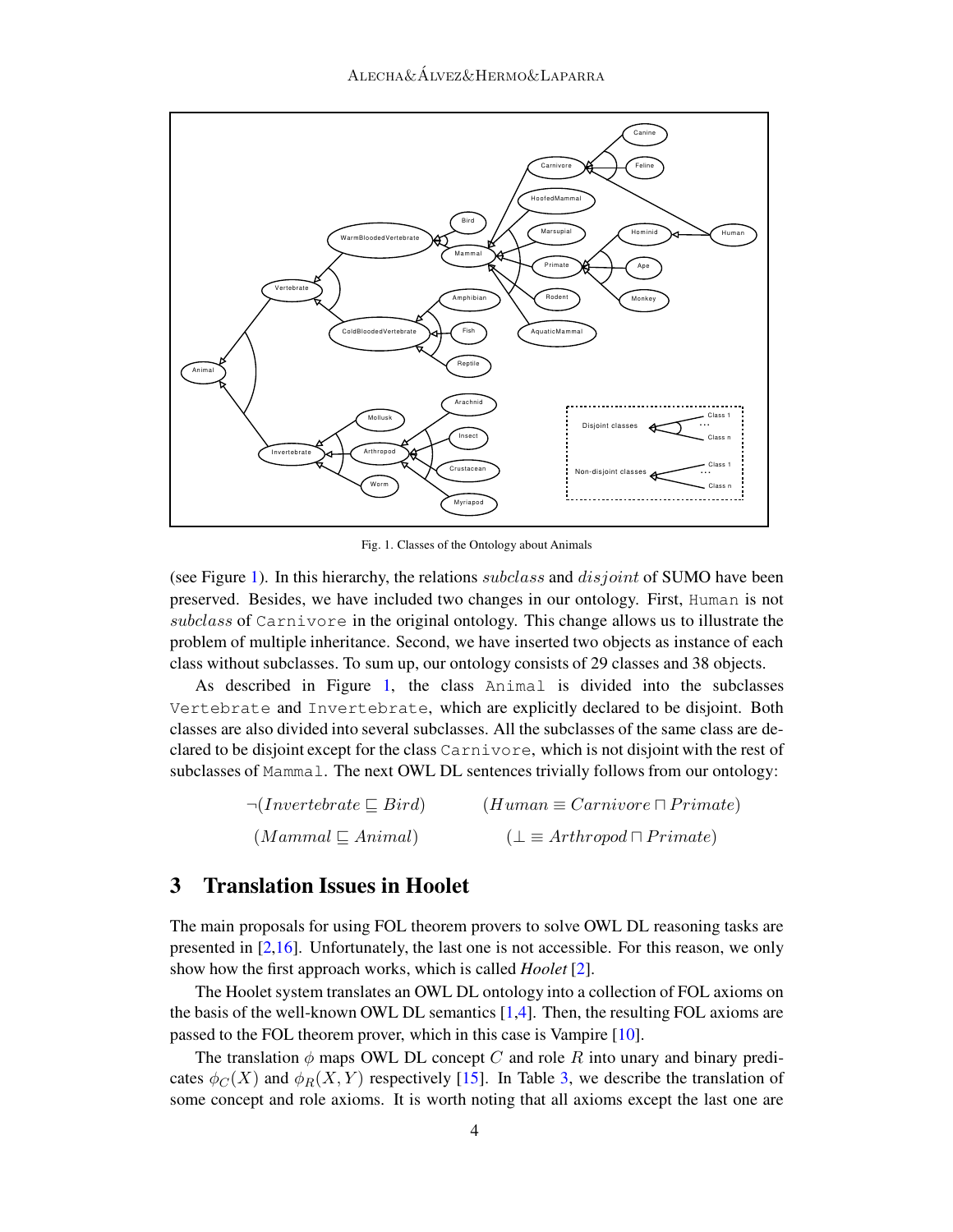#### $ALECHA\&\acute{A}IVEZ\&HERMOLIAPARRA$

| DL                                      | FOL.                                                                                                          |
|-----------------------------------------|---------------------------------------------------------------------------------------------------------------|
| $C_1 \sqsubseteq C_2$                   | $\forall X(\phi_{C_1}(X) \to \phi_{C_2}(X))$                                                                  |
| $C_1 \equiv (C_2 \sqcap C_3)$           | $\forall X(\phi_{C_1}(X) \leftrightarrow (\phi_{C_2}(X) \wedge \phi_{C_3}(X)))$                               |
| $\perp \equiv (C_2 \sqcap C_3)$         | $\forall X (\neg(\phi_{C_2}(X) \wedge \phi_{C_3}(X)))$                                                        |
| $R_1 \sqsubseteq R_2$                   | $\forall X \forall Y (\phi_{R_1}(X, Y) \rightarrow \phi_{R_2}(X, Y))$                                         |
| $\top \sqsubseteq \forall R.C$          | $\forall X \forall Y (\phi_R(X, Y) \rightarrow \phi_{C_2}(Y))$                                                |
| $C_1 \equiv (C_2 \sqcap \exists R.C_3)$ | $\forall X(\phi_{C_1}(X) \leftrightarrow [\phi_{C_2}(X) \wedge \exists Y(\phi_R(X,Y) \wedge \phi_{C_3}(Y))])$ |

Table 3<br>Translation of OWL DL Axioms in Hoolet

<span id="page-4-0"></span>Horn clauses. Generally a complete translation from OWL DL into FOL obtains non-Horn clauses.

With respect to instances, the Hoolet system adds a different constant  $c_i$  for each instance  $i$  occurring in the OWL DL ontology. The problem with this is that most popular and successful theorem provers such as Vampire [\[10\]](#page-9-9), which is the one used by Hoolet, do not implement the unique name assumption. That is, theorem provers do not assume that two different constants represent different objects. Thus, for every pair of instances  $i$  and  $j$ represented by the constants  $c_i$  and  $c_j$  that are declared to be distinct, Hoolet adds  $c_i \neq c_j$ as an axiom to the translation.

However, the above information can be sometimes inferred from the remaining axioms of the ontology. That is, if  $c_i$  and  $c_j$  are instances of two disjoint classes, then Hoolet can infer that  $c_i$  and  $c_j$  are distinct.

Finally, Hoolet relates instances and classes using  $\phi_C(c_i)$  as assertions when i is an instance of C.

Regarding our ontology about animals, the Hoolet system models it as follows:

#### Classes of Animal

 $\forall X: Vertebrate(X) \rightarrow Animal(X)$  $\forall X: WarmBloodedVert (X) \rightarrow Vertebrate(X)$  $\forall X : Cold BloodedVert (X) \rightarrow Vertebrate(X)$  $\forall X : Fish(X) \rightarrow ColdBloodedVertletbrate(X)$ 

. . .

. . .

Classes Nothing  $(\perp)$  and Thing  $(\top)$ 

 $\forall X : Animal(X) \rightarrow Things(X)$ 

 $\forall X : \neg Nothing(X)$ 

#### Disjoint classes

 $\forall X : \neg (Vertcheck(X) \wedge Invertebrate(X))$  $\forall X : \neg(WarmBloodedVert (X) \wedge ColdBloodedVert (X))$ 

Regarding instances, our ontology includes two instances for each class without subclasses. For example, Tuna and Shark are declared as instances of Fish. The Hoolet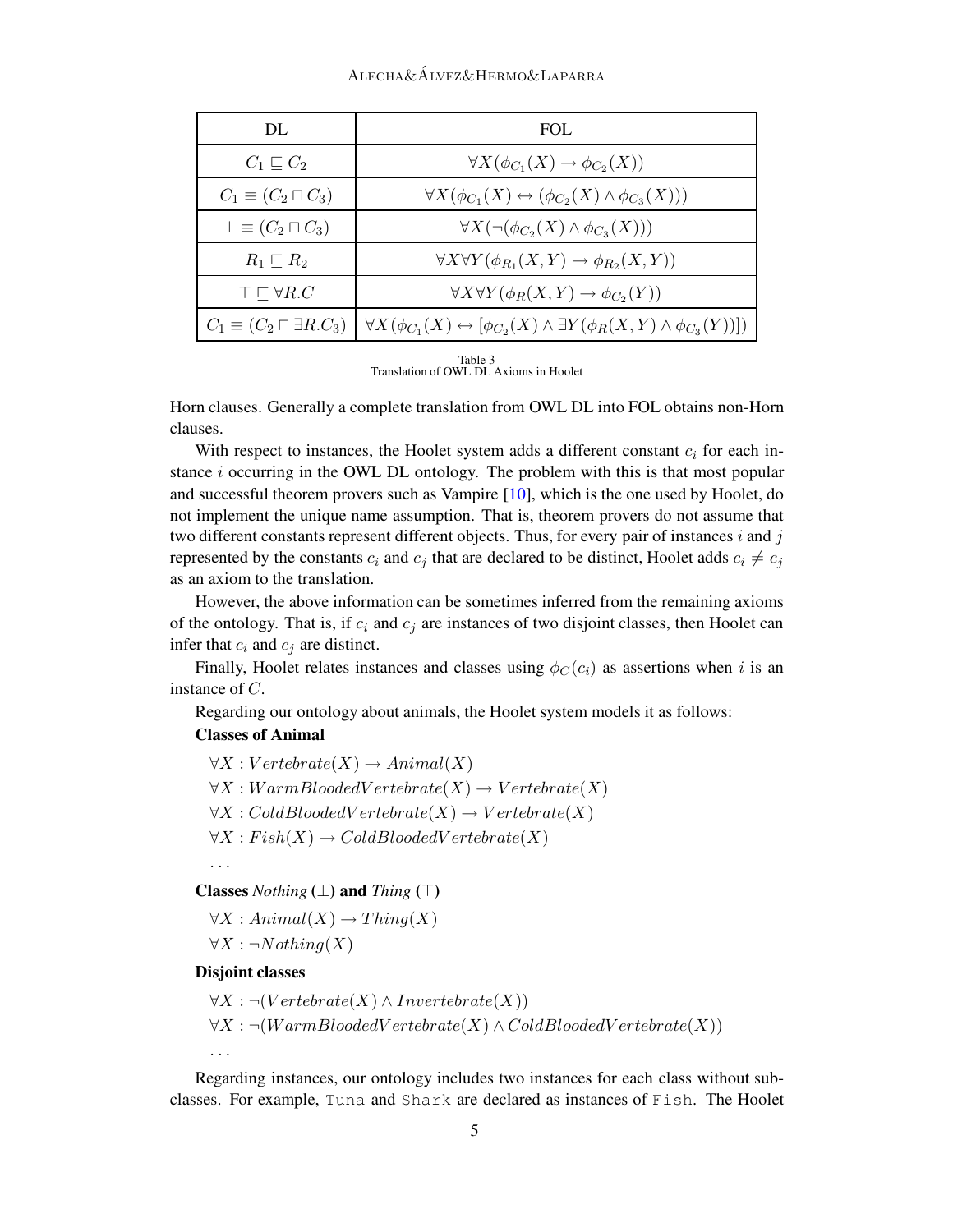system translates instances as follows:

#### Instances of Animal

$$
Fish(Tuna) \tFish(Shark) \tTuna \neq Shark
$$

Hoolet allows six kinds of queries, all of them ground (without variables):

- satisfiable: checks whether the ontology is consistent or not.
- retrieve Class: returns all the instances of the class. For this purpose, Hoolet checks every instance defined in the ontology.
- instance Class Individual: checks whether Individual is an instance of Class.
- related Individual Property Individual: checks whether both individuals are related by the property.
- same Individual Individual: checks whether both individuals are equal.
- different Individual Individual: checks whether both individuals are different.

Hoolet restricts queries to the above six kinds of sentences in order to ensure the FOL theorem prover finds an answer. However, a FOL theorem prover is able to answer more queries using Hoolet's translation. For example, we obtain the following result using Vampire:

$$
\forall X : \neg (Arthropod(X) \land Prime(X))?
$$
 Yes

Furthermore, Hoolet is not able to answer some queries that most OWL DL reasoners can solve. For example, while OWL DL reasoners answer "No" to the goal

 $\exists X : (X \sqsubseteq Carnivore \land X \sqsubseteq Homini])$ 

Hoolet does not answer. This limitation is due to Hoolet's translation, which transforms concepts (classes) into unary predicates, restricting the power of reasoning since some classical properties of binary relations, such as transitivity or symmetry, cannot be expressed using unary predicates.

Obviously, some queries cannot be solved using Hoolet or OWL DL reasoners:

- $\forall X : ((Fish \sqsubset X \wedge Rodent \sqsubset X) \rightarrow Vertebrate \sqsubset X)$
- $\exists X : ((X \not\equiv \bot \wedge \forall Y : (Y \not\equiv X \wedge Y \not\equiv \bot)) \rightarrow \neg(Y \sqsubset X))$

The first query asks whether the Vertebrate class is a subclass of every superclass of both Fish and Rodent. The last one checks whether there exists a class without proper subclasses. Regarding our ontology about animals, such a class could be Bird.

Being able to solve the above queries (and any non-OWL DL query) is the aim of the translation described in the next section.

### <span id="page-5-0"></span>4 Our Translation Proposal

For the translation of OWL DL ontologies, we use two main classes relations: subclass  $(\sqsubseteq)$ and disjoint  $(\diamond)$ . The definition of the disjoint relation is provided in Table [4.](#page-6-0) Besides, we also consider the relation instance  $(\in)$ . All these relations are binary in order to overcome the main limitations of Hoolet. The remaining properties in an OWL DL ontology are not still translated by our system. However, the translation of these missing properties is very similar to the treatment of instances.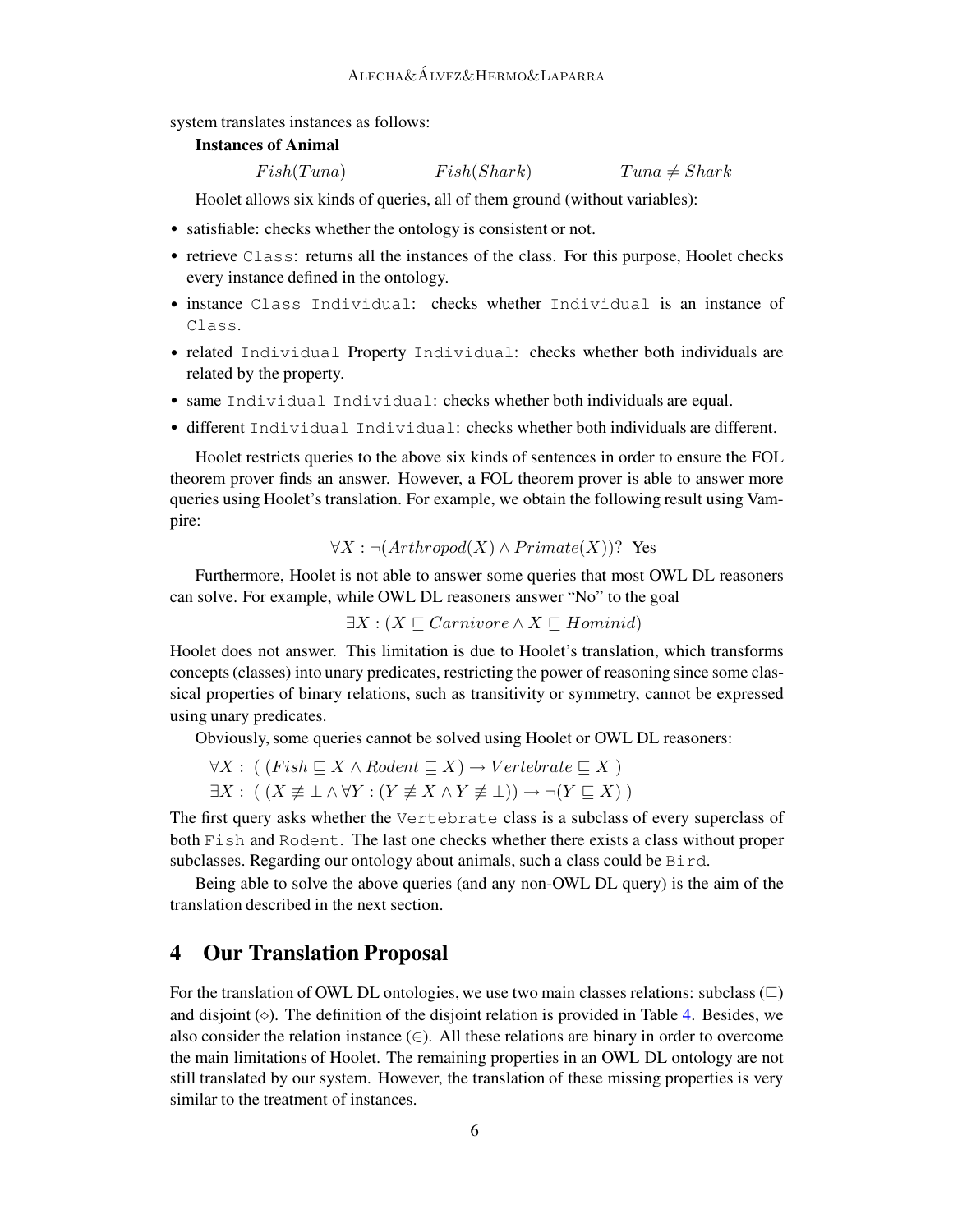#### Alecha&Alvez&Hermo&Laparra ´

|  | Definition $\forall X \forall Y \ (\Phi_{\diamond}(X, Y) \leftrightarrow \forall I \neg (\Phi_{\in}(I, X) \land \Phi_{\in}(I, Y)))$ |  |  |
|--|-------------------------------------------------------------------------------------------------------------------------------------|--|--|
|  |                                                                                                                                     |  |  |

<span id="page-6-0"></span>Table 4 Definition of the Disjoint Relation

In our approach, the axiom of Table [4](#page-6-0) will be common to any OWL DL ontology. Then, depending on the particular ontology, our system has to add new axioms, as defined in Table [5](#page-6-1) regarding classes. For the description of the translation, we use the auxiliary symbol  $\sqsubset$  in expressions of the form  $C \sqsubset D$ , which denotes that C is a proper and direct subclass of the class D.

| <b>OWL DL Ontology</b>      | FOL Translation                                                                                                                                                       |  |
|-----------------------------|-----------------------------------------------------------------------------------------------------------------------------------------------------------------------|--|
|                             | $\{C \mid C \sqsubset D\} = \{C_1, \ldots, C_n\} \mid \forall X \in \Phi_{\sqsubseteq}(X, D) \leftrightarrow (X = D \vee \Phi_{\sqsubseteq}(X, C_1) \vee \ldots \vee$ |  |
|                             | $\Phi_{\square}(X,C_n))$ )                                                                                                                                            |  |
|                             | $\{C \mid D \sqsubset C\} = \{C_1, \ldots, C_n\} \mid \forall X \in \Phi_{\sqsubset}(D, X) \leftrightarrow (X = D \vee \Phi_{\sqsubset}(C_1, X) \vee \ldots \vee$     |  |
|                             | $\Phi_{\square}(C_n,X))$ )                                                                                                                                            |  |
| $\perp \equiv (D \sqcap C)$ | $\forall I \ (\neg (\Phi_{\in}(I, D) \wedge \Phi_{\in}(I, C)))$                                                                                                       |  |

Table 5 FOL Translation of OWL DL Ontologies: Classes

<span id="page-6-1"></span>Following this translation, our ontology about animals is modeled as follows: Classes of Animal

 $\forall X : \Phi\subset (X, Animal) \leftrightarrow (X = Animal \lor \Phi\subset (X, Vertebrate)$  $\vee \Phi_{\sqsubset}(X, Invertebrate)$  $\forall X : \Phi \in (Animal, X) \leftrightarrow X = Animal$  $\forall X : \Phi\subset (X, Vertebrate) \leftrightarrow (X = Vertebrate)$  $\vee \Phi_{\square}(X, ColdBloodedVert)$  $\vee \Phi\subset (X, WarmBloodedVert)$  $\forall X : \Phi_{\sqsubseteq}(Vert) \leftrightarrow (X = Vertebrate \vee \Phi_{\sqsubseteq}(Animal, X))$ . . .  $\forall X : \Phi_{\square}(X, Bird) \rightarrow X = Bird$ . . .

#### Disjoint classes

$$
\forall I : (\neg [\ \Phi_{\in}(I, Vertebrate) \land \Phi_{\in}(I, Invertebrate) ] \ ) \ \cdots \\ \forall I : (\neg [\ \Phi_{\in}(I, Mammal) \land \Phi_{\in}(I, Bird) ] \ )
$$

With respect to objects, the translation is described in Table [6.](#page-7-1) Our translation takes into account that instance is an inheritable relation. The translation of a non-inheritable relation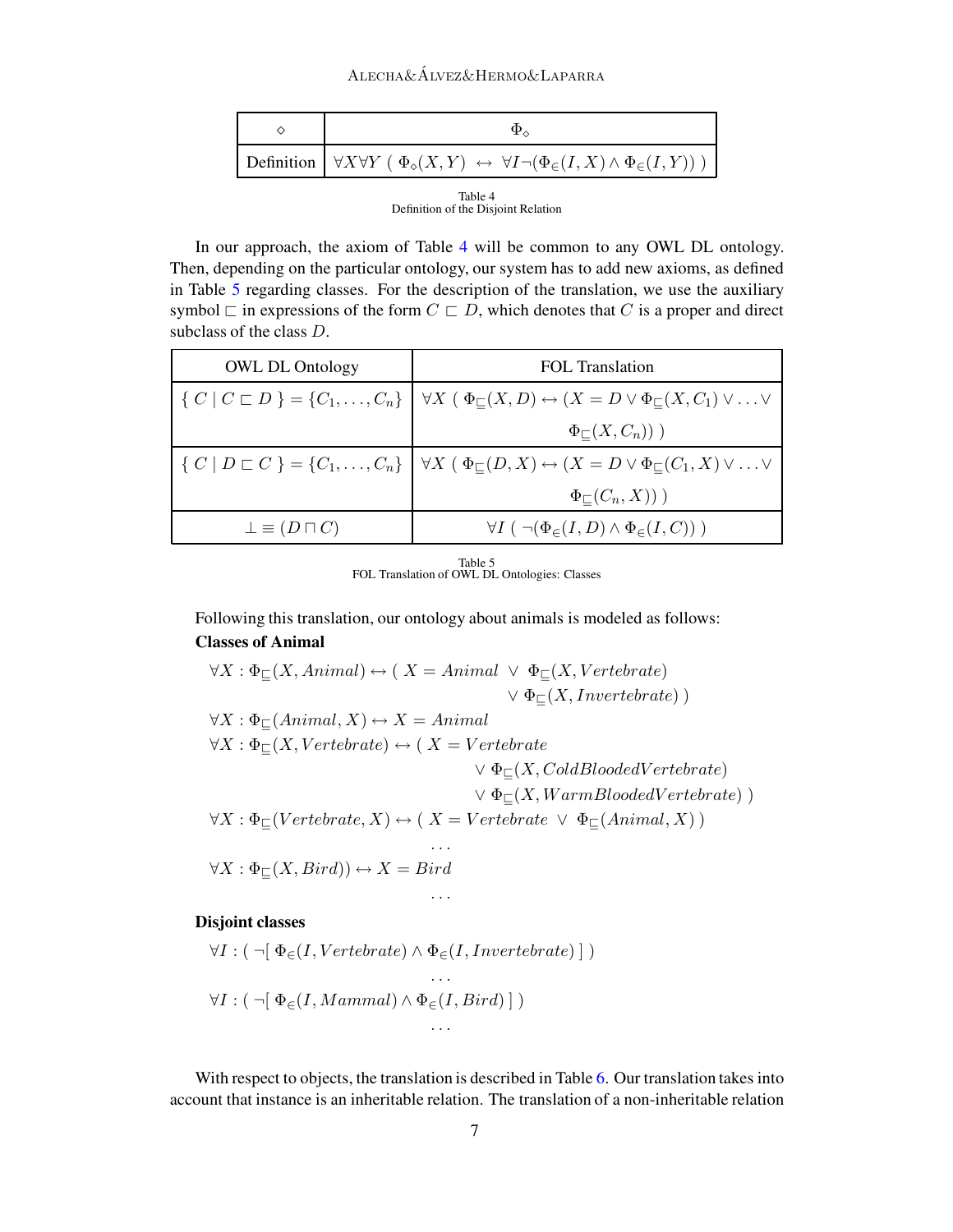| <b>OWL DL Ontology</b>                             | FOL Translation                                                                         |
|----------------------------------------------------|-----------------------------------------------------------------------------------------|
| $o \in D$                                          | $\forall X \in \Phi_{\infty}(o, X) \leftrightarrow \Phi_{\square}(D, X)$                |
| $\{ o \mid o \in D \} = \{o_1, \ldots, o_m\}$      | $\forall I \in \Phi_{\in}(I, D) \leftrightarrow (I = o_1 \vee \ldots \vee X = o_m \vee$ |
| $\{ C   C \sqsubset D \} = \{ C_1, \ldots, C_n \}$ | $\Phi_{\in}(I, C_1) \vee \ldots \vee \Phi_{\in}(I, C_n))$ )                             |

produces axioms like the ones in Table [6](#page-7-1) where right-hand subformulas in equivalences exclusively consist of equality atoms.

Table 6 FOL Translation of OWL DL Ontologies: Objects

<span id="page-7-1"></span>Finally, since we are dealing with elements of different nature (that is, classes and objects), we also include type information adding two axioms. These restrict the possible values that can be assigned to a variable. Assuming that  $\mathcal C$  and  $\mathcal O$  respectively denotes the set of all classes and objects defined in the ontology, our translation included these two axioms

$$
\forall X \ (\Phi_{\mathcal{C}}(X) \leftrightarrow X = \mathfrak{c}_1 \lor \dots X = \mathfrak{c}_m)
$$

$$
\forall X \ (\Phi_{\mathcal{O}}(X) \leftrightarrow X = \mathfrak{o}_1 \lor \dots X = \mathfrak{o}_n)
$$
  
where  $\mathcal{C} = \{\mathfrak{c}_1, \dots, \mathfrak{c}_m\}$  and  $\mathcal{O} = \{\mathfrak{o}_1, \dots, \mathfrak{o}_n\}.$ 

As discussed in Section [5,](#page-7-0) the theory that results from the conjunction of all the above described axioms is sound and complete.

Once the ontology is translated into the above collection of FOL axioms, we can ask whether a FOL formula (over the signature of our theory) is a logical consequence of the theory. For this purpose, each query is typed in the classical way, restricting the type of arguments in every predicate. For example, both arguments of  $\Phi_{\square}$  must be classes, whereas the first argument of  $\Phi_{\epsilon}$  must be an object and the second one a class. Then, every query of the form  $\forall X \varphi$  is transformed (via the  $\gamma$  function) into  $\forall X (\Phi_{\mathcal{C}}(X) \to \gamma(\varphi))$  (resp.  $\forall X \in \Phi_{\mathcal{O}}(X) \to \gamma(\varphi)$ ) if X appears in arguments restricted to classes (resp. objects) in  $\varphi$ . Besides, every query of the form  $\exists X \varphi$  is replaced with  $\exists X \in \Phi_c(X) \land \gamma(\varphi)$  (resp.  $\exists X \mid \Phi_{\mathcal{O}}(X) \land \gamma(\varphi)$ ) if X occurs in arguments restricted to classes (resp. objects) in  $\varphi$ .

Below, in Table [7](#page-8-0) we experimentally compare  $5$ the running time of both Hoolet and our system. We make ten different queries and evaluate the time used by Vampire to answer. The system is available at <http://adimen.si.ehu.es/cgi-bin/Beast/index.perl>

Obviously, when Hoolet is able to respond, our system takes longer than Hoolet. However, as we explain in the next section, we can answer not only the above nine queries but also any FOL query over the signature of our theory.

### <span id="page-7-0"></span>5 Conclusions and Future Work

So far, the results of our experiments have been very promising. Our tests prove that it is possible to use FOL theorem provers to reason with OWL DL ontologies that have been

<span id="page-7-2"></span> $5$  For tests, we use an Intel(R) Core(TM)2 Duo CPU E6850 @ 3.00GHz with 8Gb RAM.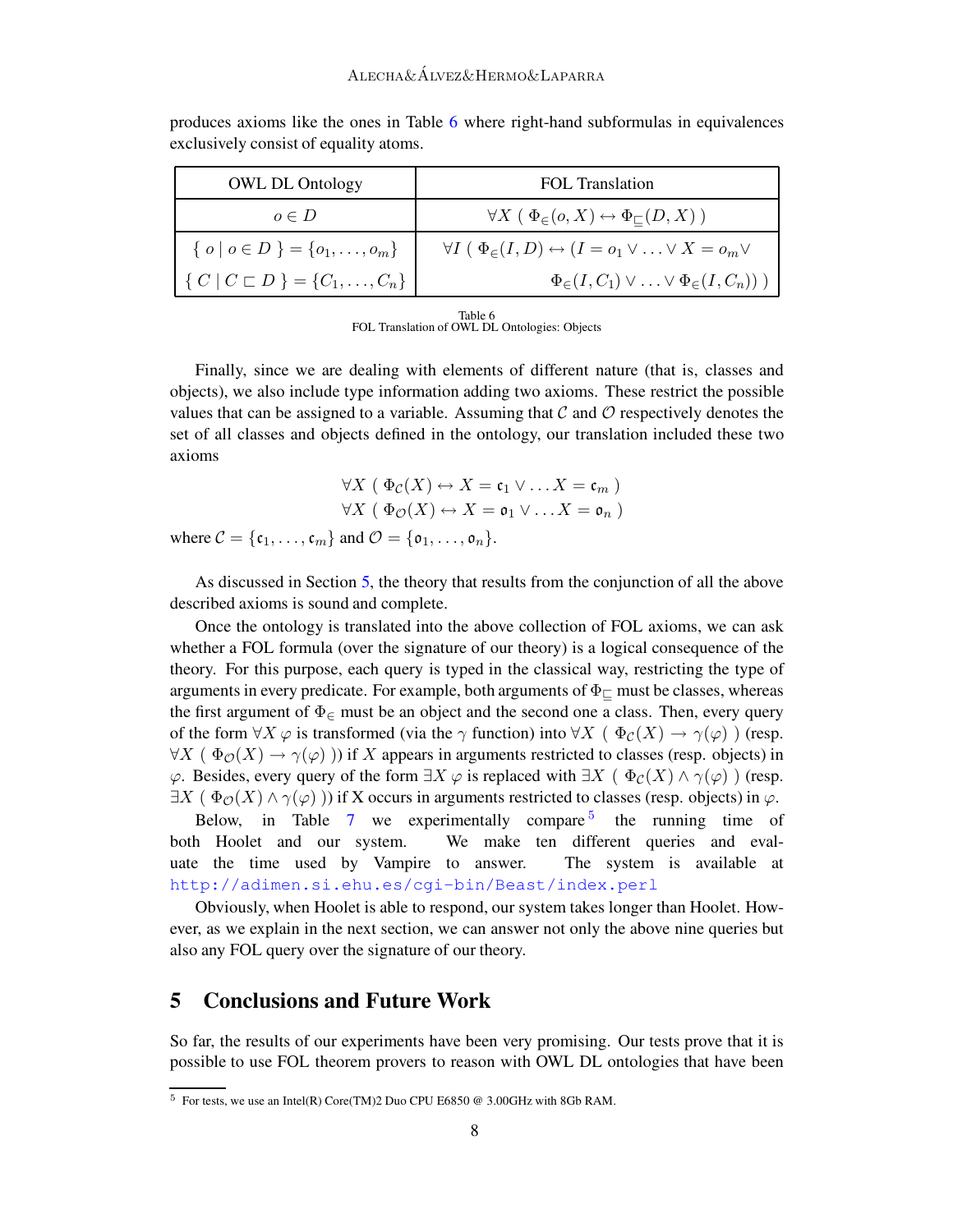| FOL query                                                                                 | Hoolet                | Our System            |
|-------------------------------------------------------------------------------------------|-----------------------|-----------------------|
| $\Phi_{\in}(Tuna, Animal)$                                                                | Yes $(0.003$ seconds) | Yes $(0.025$ seconds) |
| $\Phi_{\square}(Mammal, Animal)$                                                          | Yes $(0.003s)$        | Yes $(0.024s)$        |
| $\Phi_{\square}(Invertebrate, Bird)$                                                      | cannot prove          | No (0.018s)           |
| $\Phi_{\diamond}(Arthropod, Primate)$                                                     | Yes $(0.005s)$        | Yes $(0.052s)$        |
| $\Phi_{\diamond}$ ( <i>Carnivore</i> , <i>Primate</i> )                                   | cannot prove          | No $(0.024s)$         |
| $\forall X((\Phi_{\square}(Fish, X) \wedge \Phi_{\square}(Rodent, X))$                    |                       |                       |
| $\Rightarrow \Phi_{\sqsubset}(Vertence, X)$                                               | cannot prove          | Yes $(0.056s)$        |
| $\exists X \forall Y (\mid X \neq Y) \Longrightarrow \neg (\Phi_{\sqsubset}(Y, X))$       | cannot prove          | Yes $(0.013s)$        |
| $\forall X(\Phi_{\square}(X,X))$                                                          | cannot prove          | Yes $(0.110s)$        |
| $\forall X \forall Y \forall Z (\mid \Phi_{\square}(X, Y) \land \Phi_{\square}(Y, Z))$    |                       |                       |
| $\Rightarrow \Phi_{\sqsubset}(X,Z)$ )                                                     | cannot prove          | Yes $(0.672s)$        |
| $\forall I \forall X \forall Y (\, (\, \Phi_{\in}(I, X) \land \Phi_{\subseteq}(X, Y) \,)$ |                       |                       |
| $\Rightarrow \Phi_{\in}(I, Y)$                                                            | cannot prove          | Yes $(49.260s)$       |

<span id="page-8-0"></span>Table 7 Running Time

properly translated into FOL. Therefore, we think that it is reasonable to continue the work on this area.

Another remarkable conclusion of this work is that a suitable translation (or a suitable representation of knowledge) allows to overcome the limitations of current FOL theorem provers, which are not *ad hoc* tools for reasoning with ontologies. However, finding a good translation is not an easy task. It depends on the way in which FOL theorem provers work and, of course, on the kind of queries to solve. Our translation has taken into account that general purpose FOL theorem provers are resolution-based. However, we have not added redundant information about properties of binary relations (reflexive, transitive property, etc.), which can be inferred from the remaining axioms that result from our translation. Nevertheless, adding this redundant information could help theorem provers from solving some queries in much less time.

Further, it is worth to note that we have empirically proved  $6$  the complete nature of the resulting theories. More specifically, we automatically check that any ground atom (or its negation) that can be constructed using the predicates and constants from the ontology is a logical consequence of the theory. This fact ensures that, when typing queries, we can solve any of them, by running the query and its negation in parallel.

However, there are still some limitations due to the use of current FOL theorem provers. For instance, we only obtain boolean answers to existential queries, instead of providing the values that satisfy the query. Another restriction is the lack of goal-oriented proof-

<span id="page-8-1"></span> $6$  The execution time of the completeness proof is about 15 minutes.